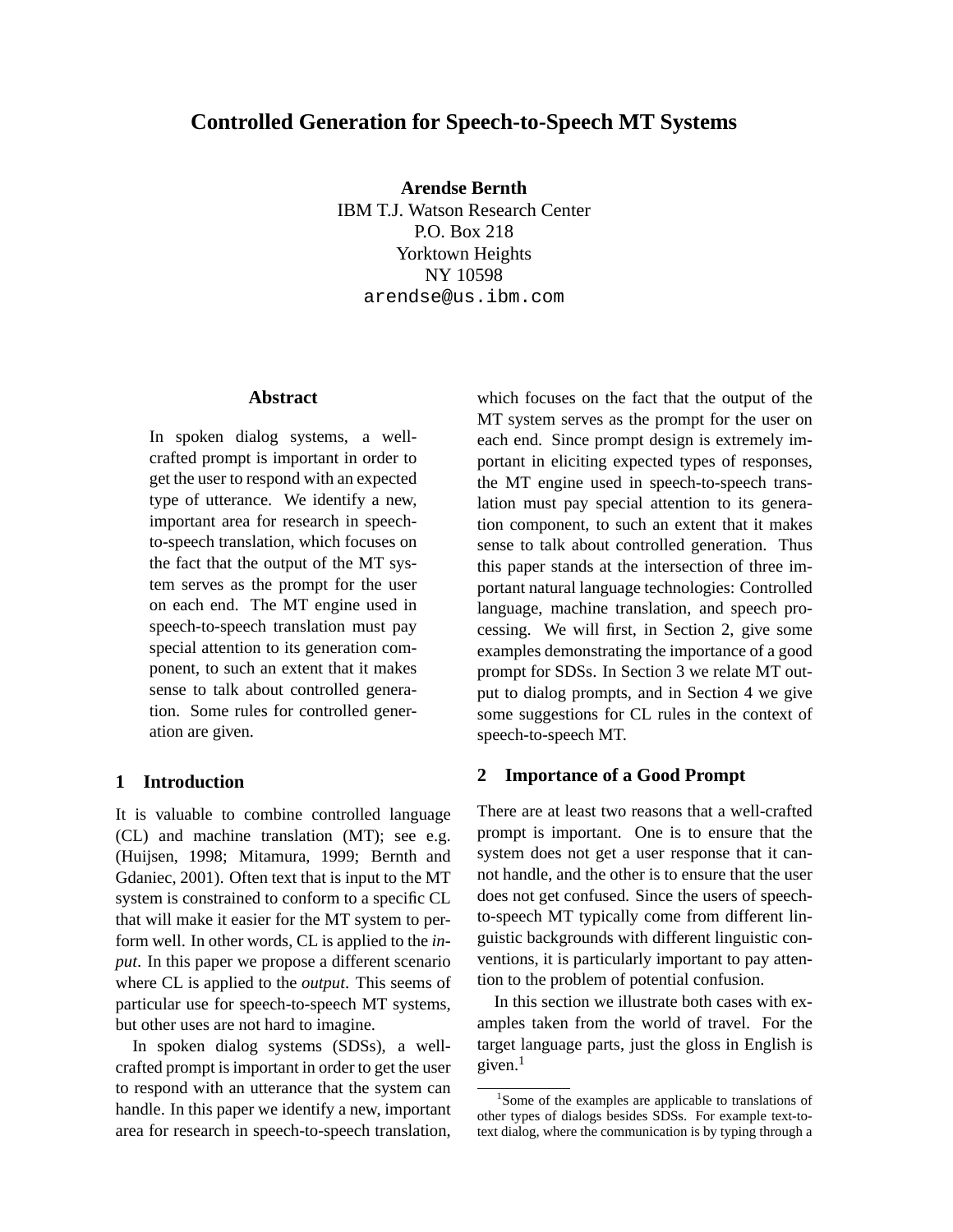(1) English-speaking airline ticket agent: *Do you have an e-ticket or a boarding pass?* MT translation in German: *Do you have an e-ticket ...* Traveller (barging in): *Yes.* MT translation in English: *Yes.* (Unless the system generates a non-recognition error message because the grammar is not expecting yes/no utterances) English-speaking ticket agent: *So what do you have then, an e-ticket or a boarding pass??*

Even with a perfect translation by the MT system, a disjunctive yes/no question is an ill-advised prompt in a speech system because of the mismatch that occurs between the system's expectations as expressed in its dialog management system, and the user's incomplete understanding of a prompt interrupted under barge-in. Additionally, the recipient may have trouble giving a suitable reply because of the ambiguity in a disjunctive question - as to whether the speaker is asking the hearer to name one of the disjuncts, or perhaps just to say whether the disjunction is true. An example of the latter might be: "Will you have a credit card or enough cash with you while you're on the trip, so that you can cover all the expenses?"

(2) English-speaking tourist: *Won't I need a reservation?* MT translation in Japanese: *Won't I need a reservation?* Japanese hotel receptionist: *Yes.* MT translation in English: *Yes.* English-speaking tourist: *How do I make a reservation?* MT translation in Japanese: *How do I make a reservation?*' Japanese hotel receptionist: *Sorry, I just said that you don't need a reservation; I don't understand.* Dialog manager: *I didn't get that; please repeat.*

The problem in this example is caused by the fact that the responses to negative yes/no ques-

computer, as in online chat. Or human-computer interaction.

tions are not semantically standard across languages. In English, the "yes" response means "Yes, you need a reservation." In other languages, e.g. Japanese or Chinese, there are "yes"-answer words that can express agreement with the negative proposition embedded in the question, thus creating the meaning "True, you do not need a reservation."<sup>2</sup> One possible solution to this problem would be for the MT system to convert a "yes" to a "no" (and vice versa) for language pairs that have different conventions. However, this solution does not adequately address the confusion that might occur if one of the speakers is aware of the difference and tries to take this into account when giving his reply, thus effectively misleading the MT system. This type of problem obviously interferes with a smooth conversation.

(3) First speaker's utterance, and its translation: *Do you know if there is an Italian restaurant nearby?* Second speaker's response, and its translation: *No.* First speaker: *You don't know, or there isn't?*

Like Example 1, the example in (3) involves disjunction, but in this case the problem arises due to the ambiguity in replies to constructions involving a subset of what we might term "whraising verbs"; this subset includes verbs like "know", "decide" and "remember". If there is stress on the verb ("know"), the question is essentially disambiguated to be about that verb, but unstressed cases similar to this example, experienced by the author of this paper, show that humans can have trouble with this type of construction. Another example involving a wh-raising verb is given in (4).

### (4) *Do you know when the next train to London leaves?*

The examples in (3) and (4) illustrate some problems caused by speech acts. Another example is given in (5):

(5) *Can you lift that suitcase for me?*

 $2^2$ Of course things are not always this simple, but this simple statement of the situation suffices to illustrate the point.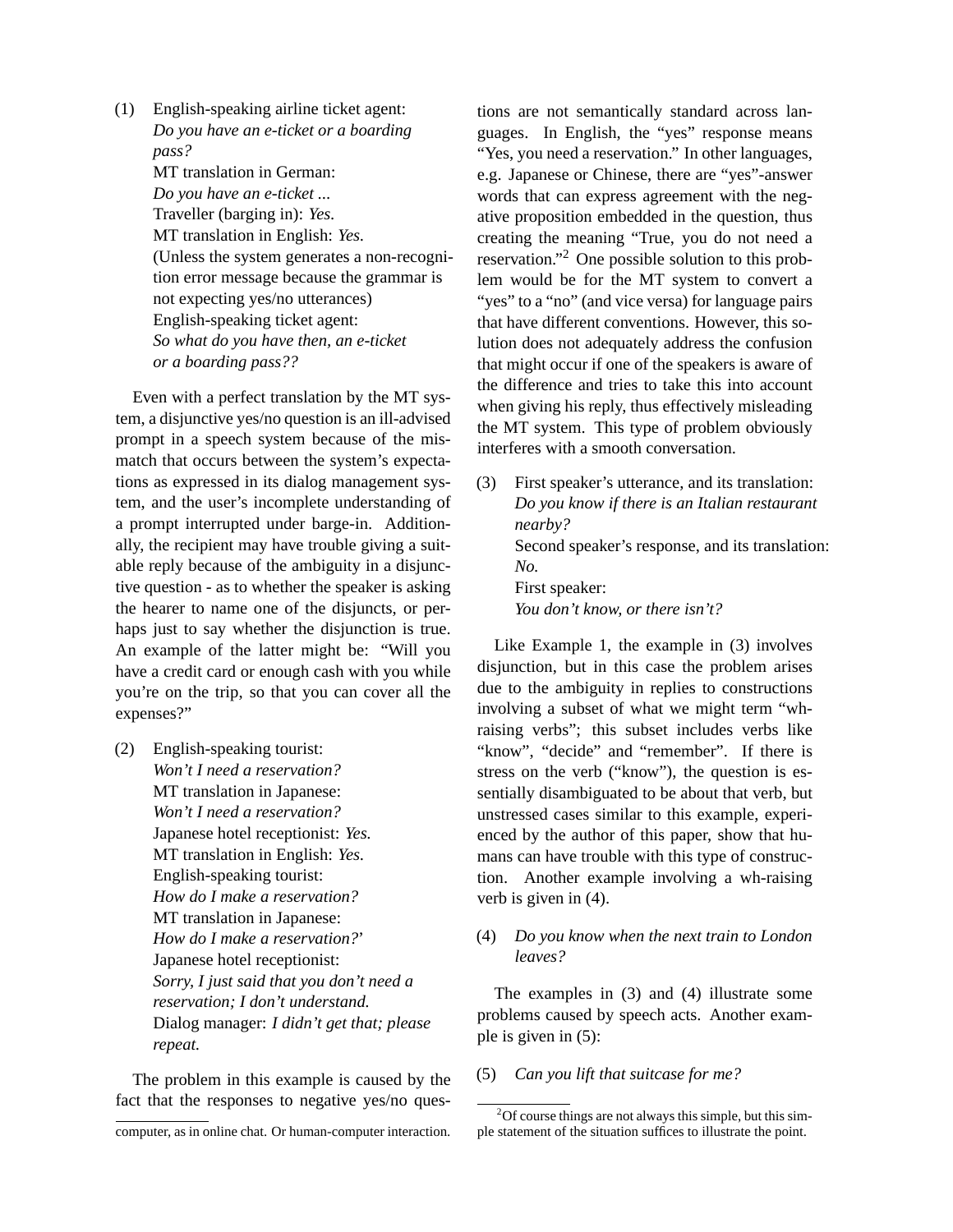Here the issue is again an ambiguity between a yes/no reply and something else; in this case a request for some action. Speech acts in general seem to have potential for introducing problems and are worthwhile investigating in future work.

# **3 MT Output in the Role of Dialog Prompts**

The examples in the previous section illustrate that even with perfect speech understanding and perfect MT, the interplay between the two can create a very imperfect speech-to-speech translation system. In dialog systems, a common technique for avoiding such problems is to design the system so that it has maximum control over the dialog. This is done by carefully designing the system prompts to constrain user input. Dialog Management, in particular how much freedom to give the user, is an important topic in Dialog Systems (Hochberg et al., 2002; Xu et al., 2002). As pointed out earlier, in a speech-to-speech translation system, the prompts stem directly from translations of user input, and hence the control is less, unless the system takes control over the output in a stricter manner than just rendering a faithful translation. So the system design for a speech-tospeech MT system has to pay careful attention to the generation component as it relates to the domain and even the individual state of the dialog. Otherwise, scenarios like those above will occur, or even worse.

A common measure of the quality of MT output is the extent to which it faithfully renders the source text in an idiomatic manner in the target language, without losing information or changing the style. For a speech-to-speech translation system, it may make more sense to state the ideal as a system that renders the information content perfectly in a smooth dialog, regardless of faithfulness to the exact way the source text presents it. Thus a speech-to-speech MT system may be better viewed as a sort of "multilingual information exchange system" than as a "traditional" MT system. This is in line with the idea of *translation objective* (Schmitz, 1997). "The translation objective specifies which aspects of a source-language utterance are to be rendered in a target-language utterance." In the Verbmobil scenario decribed in (Schmitz, 1997), the translation objective is modelled by dialog acts, examples of which are *Suggest a date*, *Claryifying answer*, and *Give reason*. As far as the author has been able to determine, the Verbmobil project did not specifically address the issue of MT output as dialog prompt.

So, instead of the usual idea of using CL to constrain the input text for MT, we are here talking about constraining the output. There are at least the following two possibilities for handling the situation: 1) Let the generation module of the MT system directly generate properly constrained output, or 2) post-process the output to adhere to the CL.

The first approach likely would take advantage of the recent advances in the field of natural language generation (NLG) (ACL2002, 2002). NLG traditionally uses a pipelined architecture (Reiter and Dale, 2000): First identify the communicative goal, then plan what to say, and decide how to say it. For MT, the communicative goal arises from the source language input to the MT system, obviously. In NLG, deciding how to say it often involves a so-called sentence-planner, and this would be the natural place for the MT system to constrain the output. Walker et al. (2002) specifically address the issue of sentence-planning for SDSs. Letting the MT system's generation module directly take care of constraining the output might be most appropriate for interlingual MT systems (Hutchins and Somers, 1992) such as the KANT system described in (Mitamura et al., 1991; Nyberg and Mitamura, 1992), or other generation-heavy systems such as the one proposed by (Habash, 2002; Habash and Dorr, 2002). The transfer-driven MT system described by (Yamada et al., 2000) involves some amount of controlled generation that takes place during transfer to handle the issue of politeness when translating spoken dialog from English to Japanese. The LSI-Trans engine described in (Montgomery and Li, 2002) is moving away from the earlier interlingual approach described in (Stalls et al., 1994) to a transfer-based approach, as part of streamlining the system to handle spontaneous dialogs. The issue of prompt management is not addressed in these papers, though.

The other approach, viz. making the MT output conform to the CL rules in a post-processing step, may use techniques such as the ones de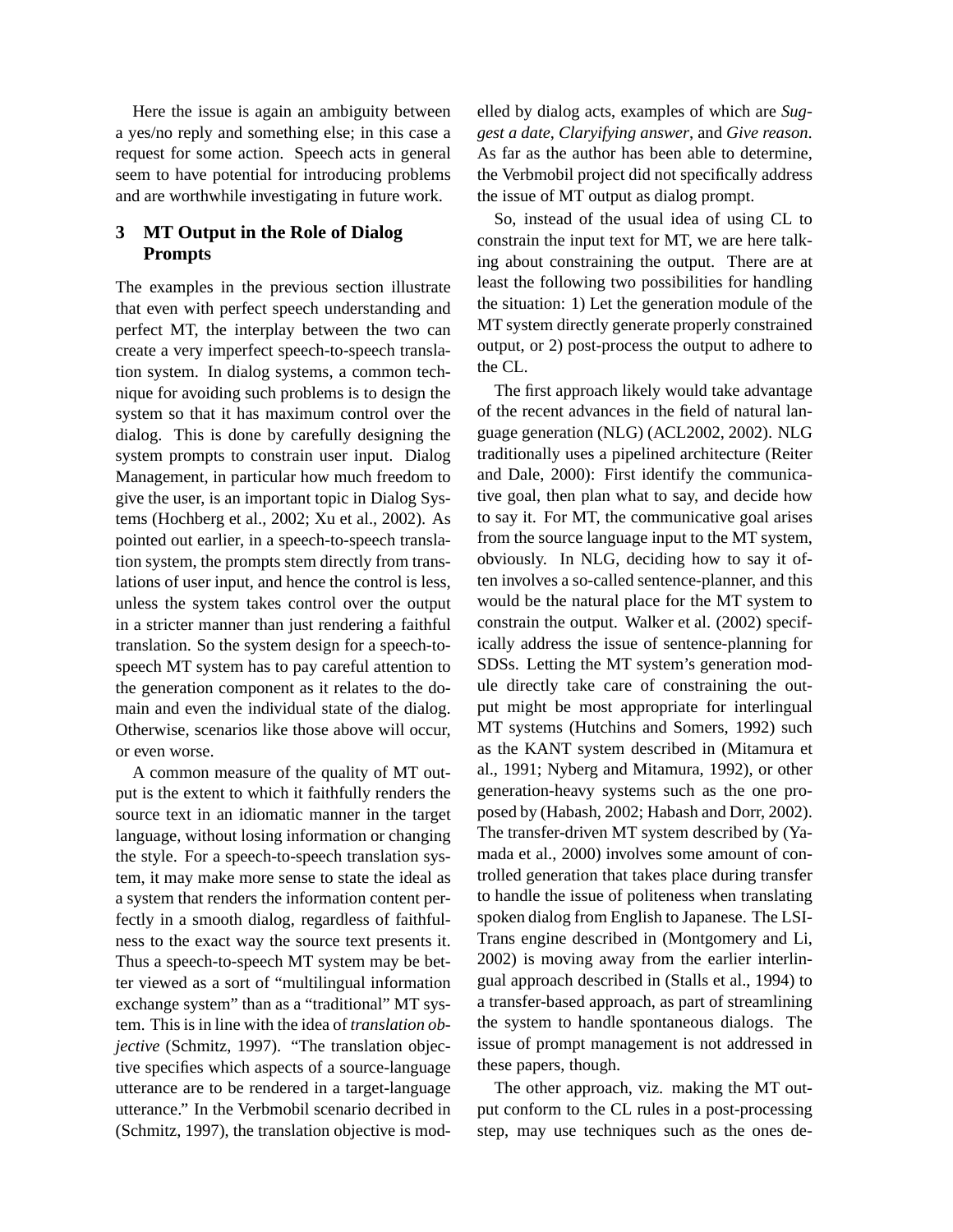scribed in (Bernth, 1998) or (McCord and Bernth, 1998). The techniques in both cases involve exploring a parse tree. In one case, the parse tree is directly explored to identify undesirable constructions, and the text directly reformulated and substituted in the text; in the other case, a number of tree transformations are applied to the transfer tree structure as part of restructuring transfer in a transfer-based MT system. For controlling the output, the transformations could be applied in a post-processing step or as part of restructuring.

A completely different post-processing approach involves considering the task a type of automatic post-editing (Chander, 1998; Knight and Chander, 1994; Allen and Hogan, 2000; Allen, In press). In particular, Allen and Hogan (2000) make the connection between post-editing and controlled language, and describe an approach using tri-text files. The idea is to statistically train an automatic post-editor based on a set of source text, MT output, and post-edited texts. Viewing controlled generation as a kind of post-editing task is particularly appealing because it shows the parallelism with the common use of CL for *pre*editing.

Brown (1998) describes an approach for postediting SDS output that gives the user the option of making selections among alternative translations and updating the knowledge base dynamically, and then *back-translating* the resulting target utterance into the source language for verification purposes. Whereas this has the potential for giving a measure of confidence in the translation, it does not really address the matter of dialog management.

As can be seen, there are many different possibilities for implementing the control of the target text; the objective of this paper is to point out the need for controlling it, regardless of implementation, and in addition to suggest some concrete rules. The proposal is to control the MT output to provide a suitable prompt. Could the control be applied to the source text instead? Probably in some cases. However, depending on the differences between the source and target language, the problems may not show up until the translation. An example of this is shown in (6):

(6) English target: *Can I take the bus going to London?* a. Spanish source: *Puedo tomar el bus que va a Londres?* (Lit.: *Can I take the bus that goes to London?*) b. Spanish source: *Puedo tomar el bus cuando voy a Londres?* (Lit.: *Can I take the bus when I go to London?*)

The attachment of the present participle in the English target text is ambiguous and could in fact originate in two different (and unambiguous) Spanish source sentences.

Since the prompt appears in the target language, it seems more fruitful to make sure that the target utterance is suitable. Traditionally, CL has considered controlling vocabulary and syntax of *source* texts in order to reduce ambiguity. There is no reason that ambiguity should not also be considered for the target text.

# **4 Some CL rules for Speech-to-Speech MT**

In this section we give some suggestions for what rules for speech-to-speech MT systems could look like, with reference to the examples given in Section 2. Of course, some of these rules will be language-specific; here we just show what they could look like for English target.

Example 1 gives rise to Rule 1.

**Rule 1** *Do not translate disjunctive yes/no questions into disjunctive yes/no questions. Give the disjunctive content in the question as a hypothetical statement, followed by a yes/no question relating to only one of the disjuncts. If the answer is "no", then try the other disjunct.*

Hence our sentence from Example 1, "Do you have an e-ticket or a boarding pass?", would be handled as follows: "You could have an e-ticket or a boarding pass. Do you have an e-ticket?" If the reply is not affirmative, the system will ask "Do you have a boarding pass?"

This example illustrates an important difference between "traditional" NLG and controlled generation. "Traditional" NLG employs the technique of aggregation (Horacek, 2002; Lemon et al., 2002), whereas CL typically employs the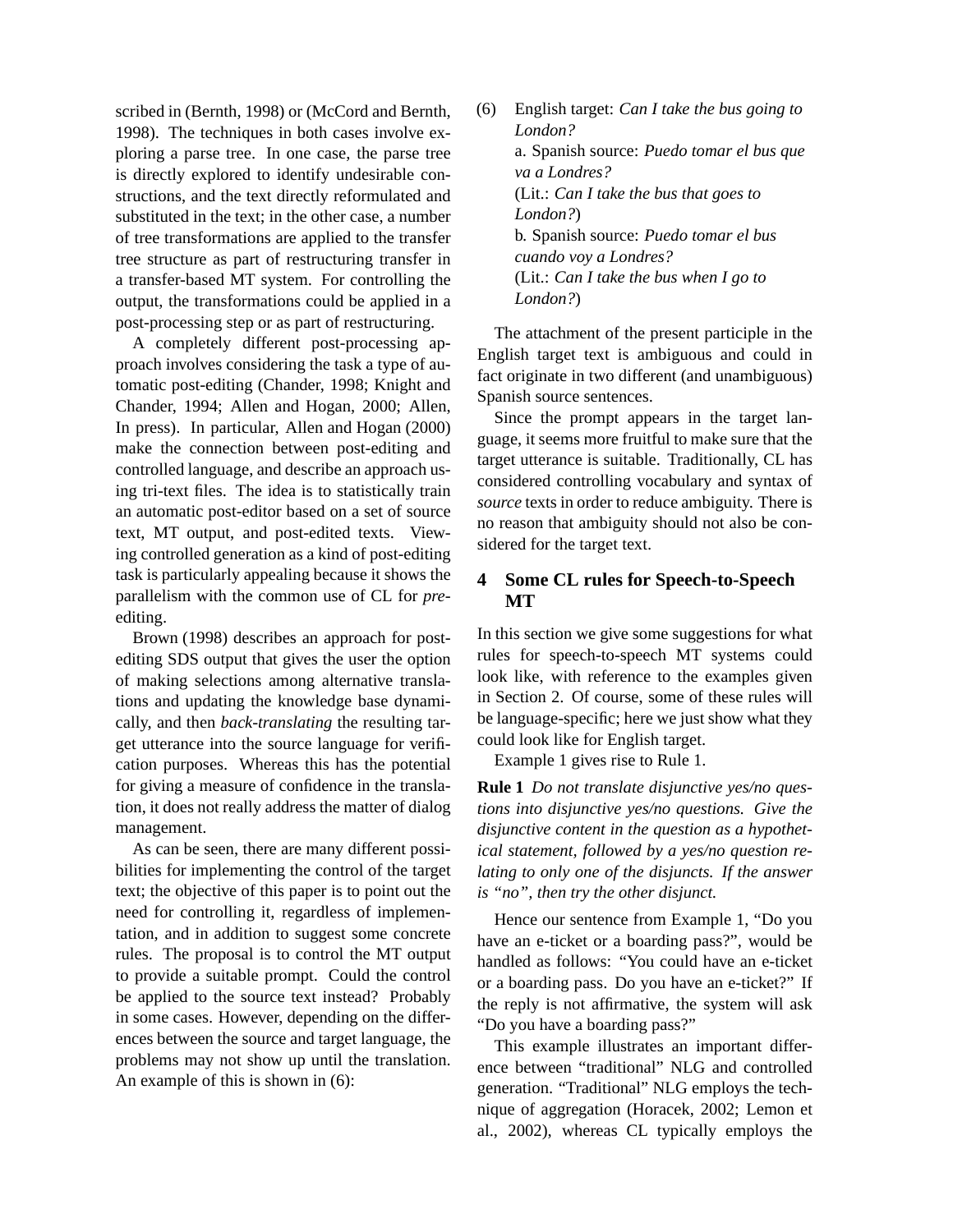technique of syntactic cues (Kohl, 1999). Aggregation reduces the text by combining phrases (or sentences) that share information into a single construction. Syntactic cues expand text by introducing elided items such as articles and heads in coordination. The two processes can be viewed as inverse. Aggregation is applied to make the text more natural; syntactic cues are added to make the text less ambiguous.

Example 2 causes us to suggest Rule 2:

### **Rule 2** *Do not translate yes/no questions with negations literally. Remove the negation.*

The negation may serve to set up a presupposition in only one of the two speakers in the dialog or differing presuppositions in both speakers. This presupposition may be removed without greatly affecting the propositional content of the question. If we apply this rule to Example 2, we simply get "Will I need a reservation?" instead of "Won't I need a reservation?"

Examples 3 and 4 suggest Rule 3:

## **Rule 3** *Remove the wh-raising verb when it only serves as a politeness indicator.*

This verb serves as a politeness indicator and can be removed without greatly affecting the meaning. Thus, the question "Do you know if there is an Italian restaurant nearby?" could be rephrased as "Is there an Italian restaurant nearby?" And the question "Do you know when the next train to London leaves?" simply becomes "When does the next rain to London leave?"

Example 5 gives rise to Rule 4:

**Rule 4** *Rewrite any polite requests involving modal verbs into an imperative of a suitably polite form.*

For English, the politeness might be indicated by "please"; hence "Can you lift that suitcase for me?" becomes "Please lift that suitcase for me."

## **5 Conclusion**

Earlier attempts at controlling MT output, e.g. the Translation Confidence Index described in (Bernth, 1999; Bernth and McCord, 2000), have focused on filtering out bad translations so that the user, typically a professional translator, would not be bothered with post-editing output that would be more trouble to correct than the effort involved in translating the segment from scratch. The current paper brings a new dimension to controlling MT output by arguing that the output of speechto-speech MT systems needs to be controlled so as to supply well-crafted prompts useful for a spoken dialog system. Other uses for controlled generation include controlling the vocabulary, sentence length, or syntax to fit the reading skills of the intended audience.

#### **Acknowledgements**

The basic idea for this paper arose during a conversation with Kurt Godden, and the author wishes to thank him for his contribution as well as for valuable feedback on a draft of the paper. The author also wishes to thank Hideo Watanabe for help with the Japanese example, and Nelson Correa for help with the Spanish example, as well as the anonymous reviewers for helpful comments and suggestions.

#### **References**

- ACL2002. 2002. *Proceedings of the Second International Natural Language Generation Conference (INLG-02)*. Association for Computational Linguistics.
- Jeffrey Allen and Christopher Hogan. 2000. Toward the development of a postediting module for raw machine translation output: A controlled language perspective. In *Proceedings of the Third International Workshop on Controlled Language Applications, (CLAW-2000)*, pages 62–71, Seattle, WA.
- Jeffrey Allen. In press. Post-editing. In Harold Somers, editor, *Computers and Translation: A Handbook for Translators*. Benjamins, Amsterdam.
- Arendse Bernth and Claudia Gdaniec. 2001. MTranslatability. *Machine Translation*, 16:175–218.
- Arendse Bernth and Michael C. McCord. 2000. The effect of source analysis on translation confidence. In John S. White, editor, *Envisioning Machine Translation in the Information Future, 4th Conference of the Association for Machine Translation in the Americas*, number 1934 in Springer Lecture Notes in Artificial Intelligence, pages 89– 99, Cuernavaca, Mexico, October. AMTA.
- Arendse Bernth. 1998. EasyEnglish: Addressing structural ambiguity. In David Farwell, Laurie Gerber, and Eduard Hovy, editors, *Machine Translation and the Information Soup, Third Conference of the*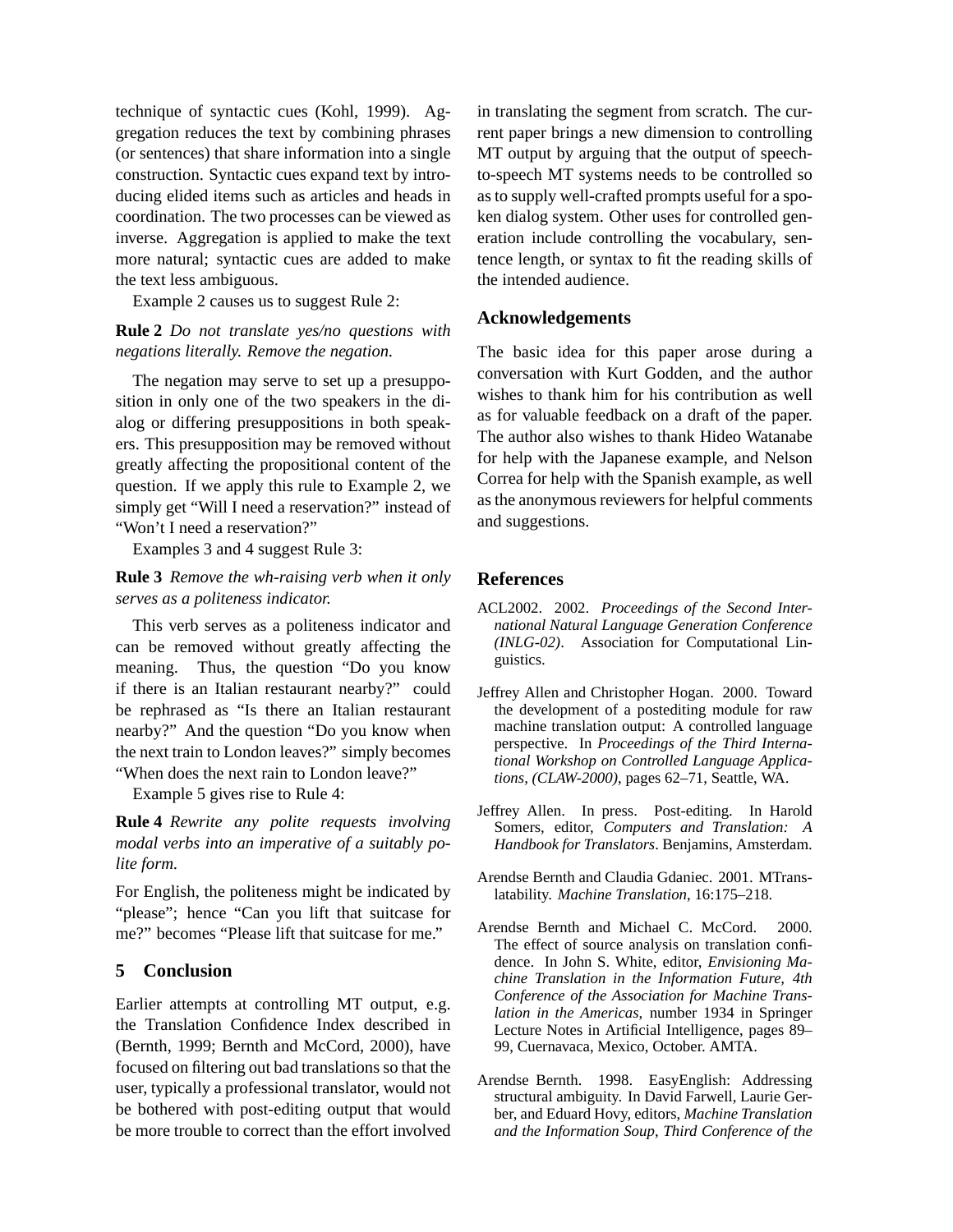*Association for Machine Translation in the Americas*, number 1529 in Lecture Notes in Artificial Intelligence, pages 164–173, Langhorne, PA, USA. Association for Machine Translation in the Americas, Springer.

- Arendse Bernth. 1999. Controlling input and output of MT for greater user acceptance. In *Translating and the Computer 21*, ASLIB Conference Proceedings, page no page numbering, London, England. ASLIB.
- Ralph Brown. 1998. Improving embedded machine translation with user interaction. Workshop on Embedded MT Systems, AMTA 98. Available on the web at http://www-2.cs.cmu.edu/ ralf/papers/amta98.ps.gz.
- Ishwar Chander. 1998. *Automated Postediting of Documents*. Ph.D. thesis, University of Southern California.
- Nizar Habash and Bonnie Dorr. 2002. Handling translation divergences: Combining statistical and symbolic techniques in generation-heavy machine translation. In Stephen D. Richardson, editor, *Machine Translation: From Research to Real Users, 5th Conference of the Association for Machine Translation in the Americas*, number 2499 in Springer Lecture Notes in Artificial Intelligence, pages 84–93, Tiburon, CA, USA. AMTA.
- Nizar Habash. 2002. Generation-heavy machine translation. In *Proceedings of the Second International Natural Language Generation Conference (INLG-02)*, pages 185–190. Association for Computational Linguistics.
- Judith Hochberg, Nanda Kambhatla, and Salim Roukos. 2002. A flexible framework for developing mixed-initiative dialog systems. In *Proceedings of the Third SIGdial Workshop on Discourse and Dialogue*, pages 60–63, University of Philadelphia.
- Helmut Horacek. 2002. Aggregation with strong regularities and alternatives. In *Proceedings of the Second International Natural Language Generation Conference (INLG-02)*, pages 105–112. Association for Computational Linguistics.
- Willem-Olaf Huijsen. 1998. Controlled language an introduction. In *Proceedings of The Second International Workshop On Controlled Language Applications, (CLAW-98)*, pages 1–15, Pittsburgh, PA, USA.
- W. John Hutchins and Harold Somers. 1992. *An Introduction to Machine Translation*. Academic Press.
- Kevin Knight and Ishwar Chander. 1994. Automated postediting of documents. In *Proceedings of the National Conference on Artificial Intelligence*, pages 779–784. AAAI.
- John R. Kohl. 1999. Improving translatability and readability with syntactic cues. *TechnicalCOMMU-NICATION*, pages 149–166, Second Quarter.
- Oliver Lemon, Alexander Gruenstein, Alexis Battle, and Stanley Peters. 2002. Multi-tasking and collaborative activities in dialogue systems. In *Proceedings of the Third SIGdial Workshop on Discourse and Dialogue*, pages 113–124, University of Philadelphia.
- Michael C. McCord and Arendse Bernth. 1998. The LMT transformational system. In *Proceedings of AMTA-98*, pages 344–355. Association for Machine Translation in the Americas.
- Teruko Mitamura, Eric Nyberg, and Jaime Carbonell. 1991. An efficient interlingua translation system for multi-lingual document production. In *Proceedings of the Third Machine Translation Summit*.
- Teruko Mitamura. 1999. Controlled language for multilingual machine translation. In *Proceedings of Machine Translation Summit VII*, pages 46–52, Singapore.
- Christine A. Montgomery and Naicong Li. 2002. Approaches to spoken translation. In Stephen D. Richardson, editor, *Machine Translation: From Research to Real Users, 5th Conference of the Association for Machine Translation in the Americas*, number 2499 in Springer Lecture Notes in Artificial Intelligence, pages 248–252, Tiburon, CA, USA. Association for Machine Translation in the Americas.
- Eric Nyberg and Teruko Mitamura. 1992. The KANT system: Fast, accurate, high-quality translation in practical domains. In *Proceedings of COLING-92*.
- Ehud Reiter and Robert Dale. 2000. *Building Natural Language Generation Systems*. Studies in Natural Language Processing. Cambridge University Press.
- Birte Schmitz. 1997. The translation objective in automatic dialogue interpreting. In Christa Hauenschild and Susanne Heizmann, editors, *Machine Translation and Translation Theory – Perspectives of Co-operation*, pages 193–210. Mouton de Gruyter, Berlin, New York.
- Bonnie G. Stalls, Robert S. Belvin, Alfredo R. Arnaiz, Christine A. Montgomery, and Robert E. Stumberger. 1994. An adaptation of lexical conceptual structure to multilingual processing in an existing text understanding system. In *Technology Partnerships for Crossing the Language Barrier, Proceedings of the First Conference of the Association for Machine Translation in the Americas*, pages 106– 113, Columbia, Maryland, USA. Association for Machine Translation in the Americas.